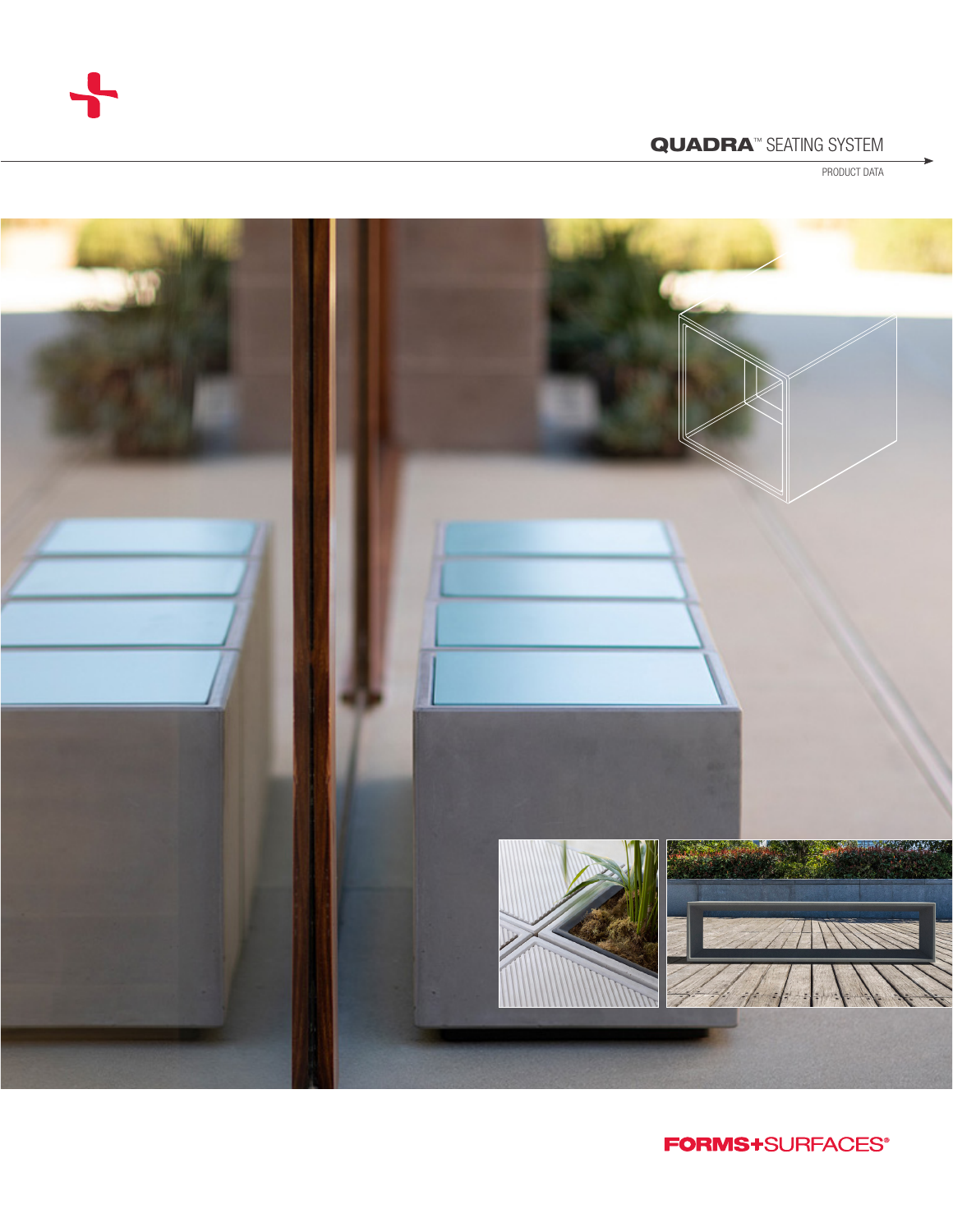

#### PRODUCT DATA

The Quadra Seating System is a minimalist modular family comprised of seating, tables and planters. Constructed of TENSL Ultra High Performance Concrete (UHPC), an exceptionally durable material, Quadra modules in three sizes can be used in multiple orientations and combined in numerous ways. They're also highly configurable and can incorporate different inset materials: FSC® Recycled 100% Teak slats, powdercoated aluminum, or TENSL UHPC for use as seats or tables, or planter liners. Simple in form and functionality, this adaptable group offers cohesive design flexibility—think of the line as building blocks for shaping pedestrian-friendly circulation paths, dividing space, and creating site-specific gathering areas.

### MATERIAL & CONSTRUCTION DETAILS AND STATES INSTALLATION & MAINTENANCE

| <b>CONSTRUCTION</b>                                                                                                                                                                                                                                                                                                                                                                                                                                                                                                    | <b>PLANTER OPTIONS</b>                                                                                                                                                                                                                                                                                                                                                                                                                                                                                                                                                                                                                                                                                                                                                      | <b>INSTALLATION</b>                                                                                                                                                                                                                                                                                                                                                                                 |
|------------------------------------------------------------------------------------------------------------------------------------------------------------------------------------------------------------------------------------------------------------------------------------------------------------------------------------------------------------------------------------------------------------------------------------------------------------------------------------------------------------------------|-----------------------------------------------------------------------------------------------------------------------------------------------------------------------------------------------------------------------------------------------------------------------------------------------------------------------------------------------------------------------------------------------------------------------------------------------------------------------------------------------------------------------------------------------------------------------------------------------------------------------------------------------------------------------------------------------------------------------------------------------------------------------------|-----------------------------------------------------------------------------------------------------------------------------------------------------------------------------------------------------------------------------------------------------------------------------------------------------------------------------------------------------------------------------------------------------|
| • Quadra modules are cast of TENSL Ultra High<br>Performance Concrete (UHPC) and have an instrinsic<br>UHPC finish in Natural color.<br>• TENSL surfaces are protected by a hydrophobic treatment.                                                                                                                                                                                                                                                                                                                     | • Planter liners are molded polyethylene.<br>• All liners are available with or without drainage holes.<br>• 17" planter capacity is 4.1 gallons/15.6 liters; 48" planter<br>capacity is 16.3 gallons/61.7 liters.                                                                                                                                                                                                                                                                                                                                                                                                                                                                                                                                                          | • Quadra modules can be freestanding or<br>surface mounted.<br>• Stainless steel anchors and mounting<br>bolts are sold separately.                                                                                                                                                                                                                                                                 |
| • Base is cast aluminum with a Slate Texture powdercoat<br>finish.<br>• Slight variations in color and surface texture can occur due<br>to the nature of the TENSL manufacturing process.                                                                                                                                                                                                                                                                                                                              | • 72" Quadra modules specified with planters have a 17" planter<br>insert and 55" seating surface (as shown on page 5).                                                                                                                                                                                                                                                                                                                                                                                                                                                                                                                                                                                                                                                     | • A crane or other equipment appropriate for<br>moving a 164-416 lb. object is required.                                                                                                                                                                                                                                                                                                            |
| <b>CONFIGURATIONS</b>                                                                                                                                                                                                                                                                                                                                                                                                                                                                                                  | <b>SEAT INSET OPTIONS</b>                                                                                                                                                                                                                                                                                                                                                                                                                                                                                                                                                                                                                                                                                                                                                   | <b>MAINTENANCE</b>                                                                                                                                                                                                                                                                                                                                                                                  |
| • Quadra modules can be configured for use as seating,<br>tables, or planters.<br>• Quadra modules are available in 17" 49", and 72" lengths.<br>• Quadra modules can be specified with the aperture in the<br>casting facing front to back for use as seating or tables.<br>• Quadra modules can also be specified with the aperture<br>oriented top to bottom, in which case a variety of<br>materials, or a planter liner, can be inset into the top<br>opening to create distinctive seating, tables and planters. | • Wood insets have FSC <sup>®</sup> Recycled 100% Teak hardwood slats and<br>a natural oiled finish. (FSC License Code: FSC-C004453).<br>• TENSL UHPC insets are available with or without a surface pattern.<br>· Aluminum insets have a powdercoat finish.<br>• See the Forms+Surfaces Powdercoat Chart for details, Custom<br>RAL colors are available for an upcharge.<br>• All Forms+Surfaces powdercoat colors have been formulated to<br>be ultra-durable for improved long-term wear and resistance to<br>weathering. Our powdercoat colors are also anti-graffiti, allowing<br>marks from paint, permanent markers, and dirt to be easily<br>removed.<br>• Due to the inherent nature of metal castings, gloss powdercoats<br>are not offered for cast components. | • Metal and TENSL UHPC surfaces can<br>be cleaned as needed using a soft cloth<br>or brush with warm water and a mild<br>detergent. Surfaces should be thoroughly<br>rinsed and allowed to dry. Avoid abrasive<br>cleaners.<br>• FSC <sup>®</sup> Recycled 100% Teak hardwood slats<br>can be maintained by re-oiling as needed<br>with linseed oil. Avoid abrasive cleaners<br>and spray polishes. |



Shown with aperture front-to-back

| <b>MODEL</b>    | <b>OVERALL LENGTH</b> | <b>OVERALL DEPTH</b>    | OVERALL HEIGHT    | WEIGHT                               |
|-----------------|-----------------------|-------------------------|-------------------|--------------------------------------|
| SBQUA-<br>, , v | (432 mm)              | 100<br>mm<br>.<br>ـ∠ت+" | (455 mm)<br>ں ، . | $\frac{4}{1}$ lbs,<br>+.4 KQ)<br>'64 |

#### T 800.451.0410 | www.forms-surfaces.com

NOMINAL DIMENSIONS

# **FORMS+**SURFACES®

© 2021 Forms+Surfaces® | All dimensions are nominal. Specifications and pricing subject to change without notice. For the most current version of this document, please refer to our website at www.forms-surfaces.com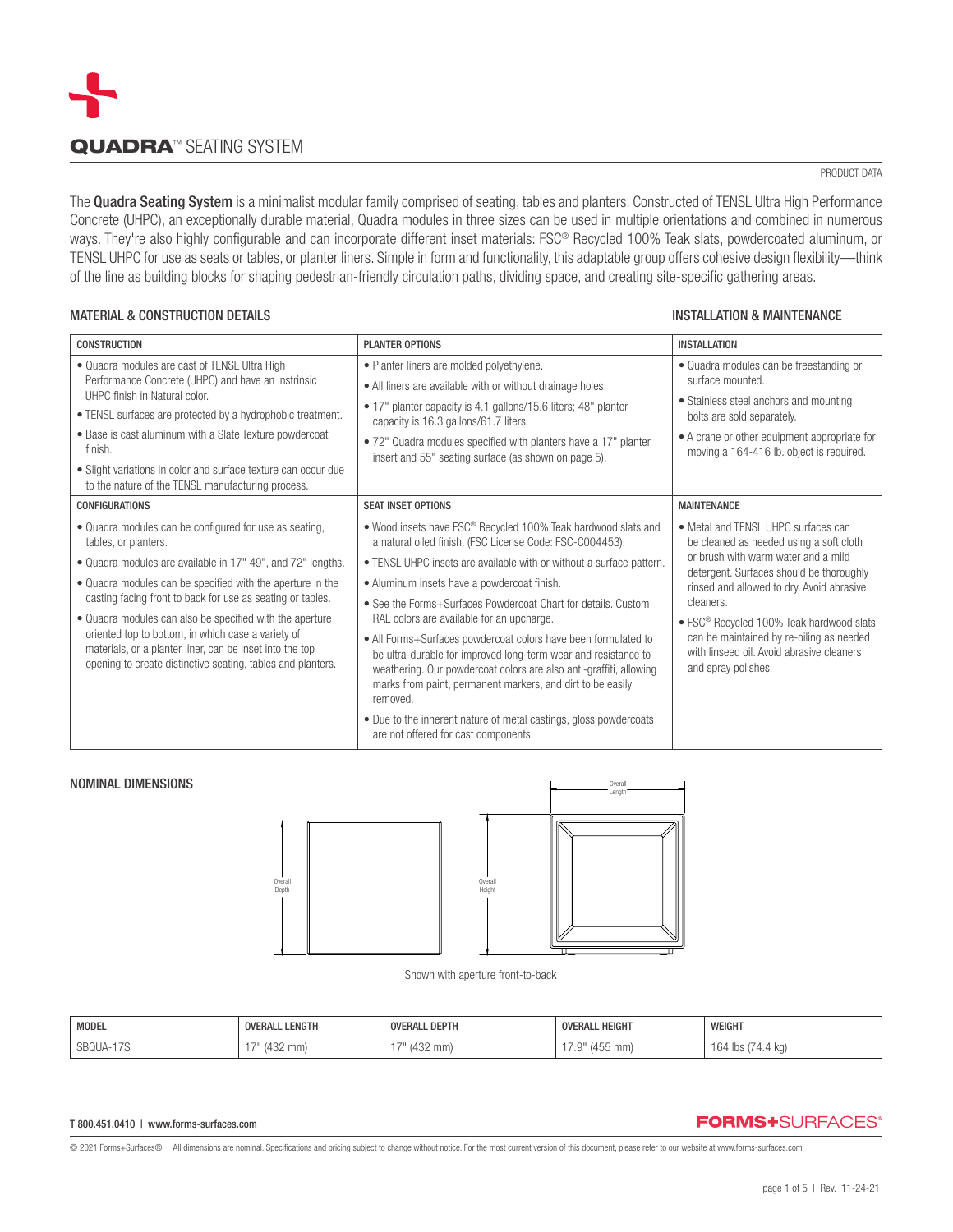

# NOMINAL DIMENSIONS CONTINUED





Shown with aperture top-to-bottom (aluminum inset configuration)

| <b>MODEL</b> | <b>OVERALL LENGTH</b> | OVERALL DEPTH  | <b>OVERALL HEIGHT</b> | <b>WEIGHT</b>     |
|--------------|-----------------------|----------------|-----------------------|-------------------|
| SBQUA-17A    | $17"$ (432 mm)        | $17"$ (432 mm) | 17.8" (452 mm)        | 180 lbs (81.6 kg) |
| SBQUA-17T    | $17"$ (432 mm)        | $17"$ (432 mm) | 17.8" (452 mm)        | 192 lbs (87.1 kg) |
| SBQUA-17W    | $17"$ (432 mm)        | $17"$ (432 mm) | 17.8" (452 mm)        | 180 lbs (81.6 kg) |
| SBQUA-17P    | $17"$ (432 mm)        | $17"$ (432 mm) | 17.8" (452 mm)        | 177 lbs (80.3 kg) |





Shown with aperture front-to-back

| <b>MODEL</b> | LENGTH<br><b>OVERALL</b> | . DEPTH<br><b>OVERALL</b> | <b>OVERALL HEIGHT</b>            | WEIGHT           |
|--------------|--------------------------|---------------------------|----------------------------------|------------------|
| SBQUA-48S    | 19 mm)<br>70.U           | $(432$ mm)                | $\bigcap$<br>455 mm)<br>$\cdots$ | 154.2 ka)<br>340 |





Shown with aperture top-to-bottom (aluminum inset configuration)

| <b>MODEL</b> | OVERALL LENGTH  | OVERALL DEPTH | OVERALL HEIGHT | WEIGHT             |
|--------------|-----------------|---------------|----------------|--------------------|
| SBQUA-48A    | 48.8" (1219 mm) | 17" (432 mm)  | 17.9" (455 mm) | 379 lbs (171.9 kg) |
| SBQUA-48T    | 48.8" (1219 mm) | 17" (432 mm)  | 17.9" (455 mm) | 416 lbs (188.7 kg) |
| SBQUA-48W    | 48.8" (1219 mm) | 17" (432 mm)  | 17.9" (455 mm) | 379 lbs (171.9 kg) |
| SBQUA-48P    | 48.8" (1219 mm) | 17" (432 mm)  | 17.9" (455 mm) | 369 lbs (167.4 kg) |

### T 800.451.0410 | www.forms-surfaces.com

# **FORMS+**SURFACES®

© 2021 Forms+Surfaces® | All dimensions are nominal. Specifications and pricing subject to change without notice. For the most current version of this document, please refer to our website at www.forms-surfaces.com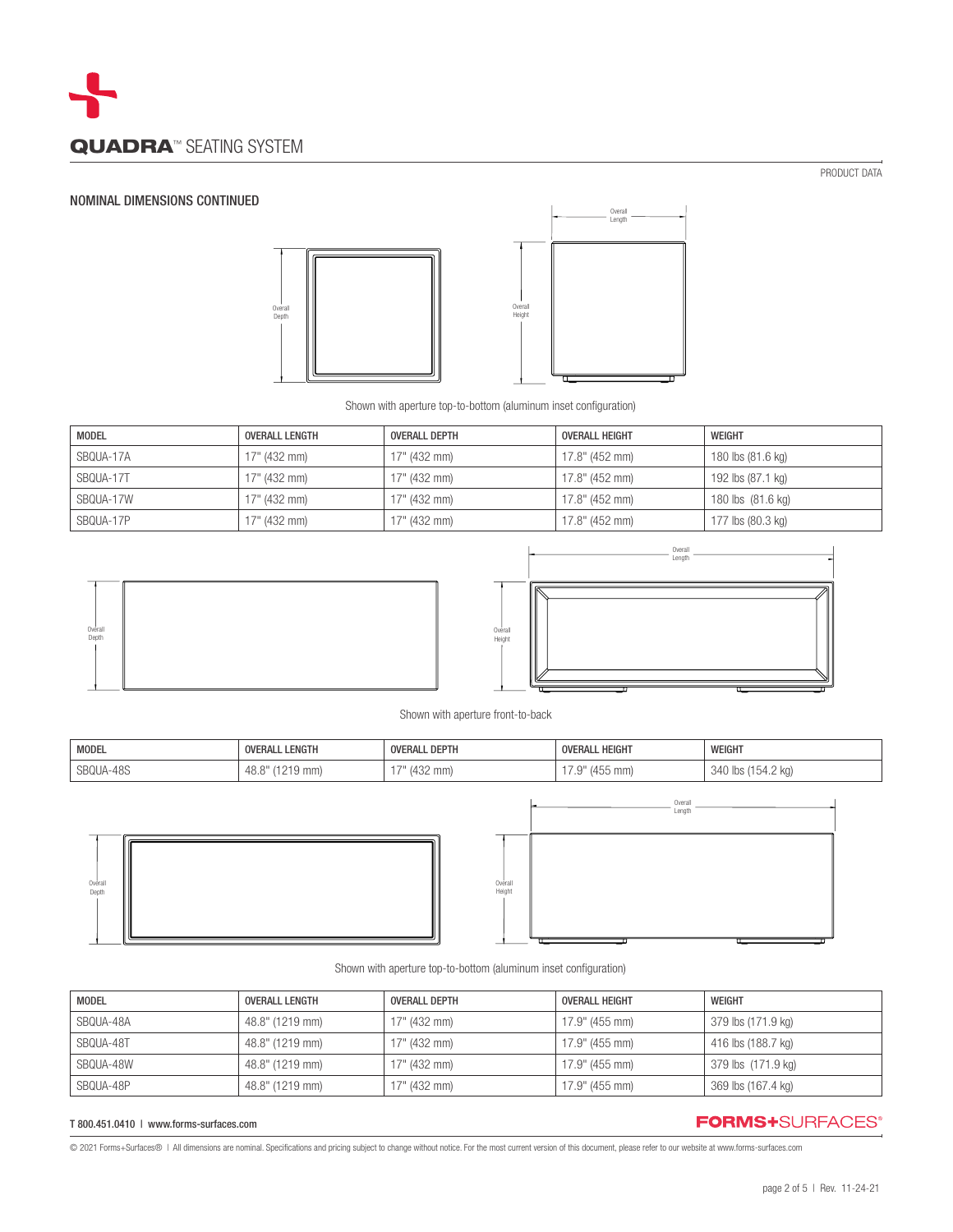

#### NOMINAL DIMENSIONS CONTINUED



Shown with aperture front-to-back

| <b>MODEL</b> | <b>OVERALL LENGTH</b>             | <b>OVERALL DEPTH</b> | <b>OVERALL HEIGHT</b> | WEIGHT             |
|--------------|-----------------------------------|----------------------|-----------------------|--------------------|
| SBQUA-72S    | ົ <sup>-1</sup> ″ (1831 mm)<br>Ζ. | 17" (432 mm)         | $7.9"$ (455 mm)       | 491 lbs (222.7 kg) |
|              |                                   |                      |                       |                    |



Shown with aperture top-to-bottom (aluminum inset configuration)

| <b>MODEL</b> | <b>OVERALL LENGTH</b> | <b>OVERALL DEPTH</b> | OVERALL HEIGHT | WEIGHT             |
|--------------|-----------------------|----------------------|----------------|--------------------|
| SBQUA-72A    | 72.1" (1831 mm)       | 17" (432 mm)         | 17.8" (452 mm) | 566 lbs (257.7 kg) |
| SBQUA-72T    | 72.1" (1831 mm)       | $17"$ (432 mm)       | 17.8" (452 mm) | 627 lbs (329.7 kg) |
| SBQUA-72W    | 72.1" (1831 mm)       | 17" (432 mm)         | 17.8" (452 mm) | 566 lbs (257 kg)   |



Shown with aperture top-to-bottom (planter configuration with Teak seat inset)

| <b>MODEL</b> | OVERALL LENGTH  | OVERALL DEPTH | OVERALL HEIGHT | WEIGHT           |
|--------------|-----------------|---------------|----------------|------------------|
| SBQUA-72AP   | 72.1" (1831 mm) | 17" (432 mm)  | 17.8" (452 mm) | 564 lbs (255 kg) |
| SBQUA-72TP   | 72.1" (1831 mm) | 17" (432 mm)  | 17.8" (452 mm) | 609 lbs (276 kg) |
| SBQUA-72WP   | 72.1" (1831 mm) | 17" (432 mm)  | 17.8" (452 mm) | 564 lbs (255 kg) |

#### T 800.451.0410 | www.forms-surfaces.com

# **FORMS+**SURFACES®

Overall Length

© 2021 Forms+Surfaces® | All dimensions are nominal. Specifications and pricing subject to change without notice. For the most current version of this document, please refer to our website at www.forms-surfaces.com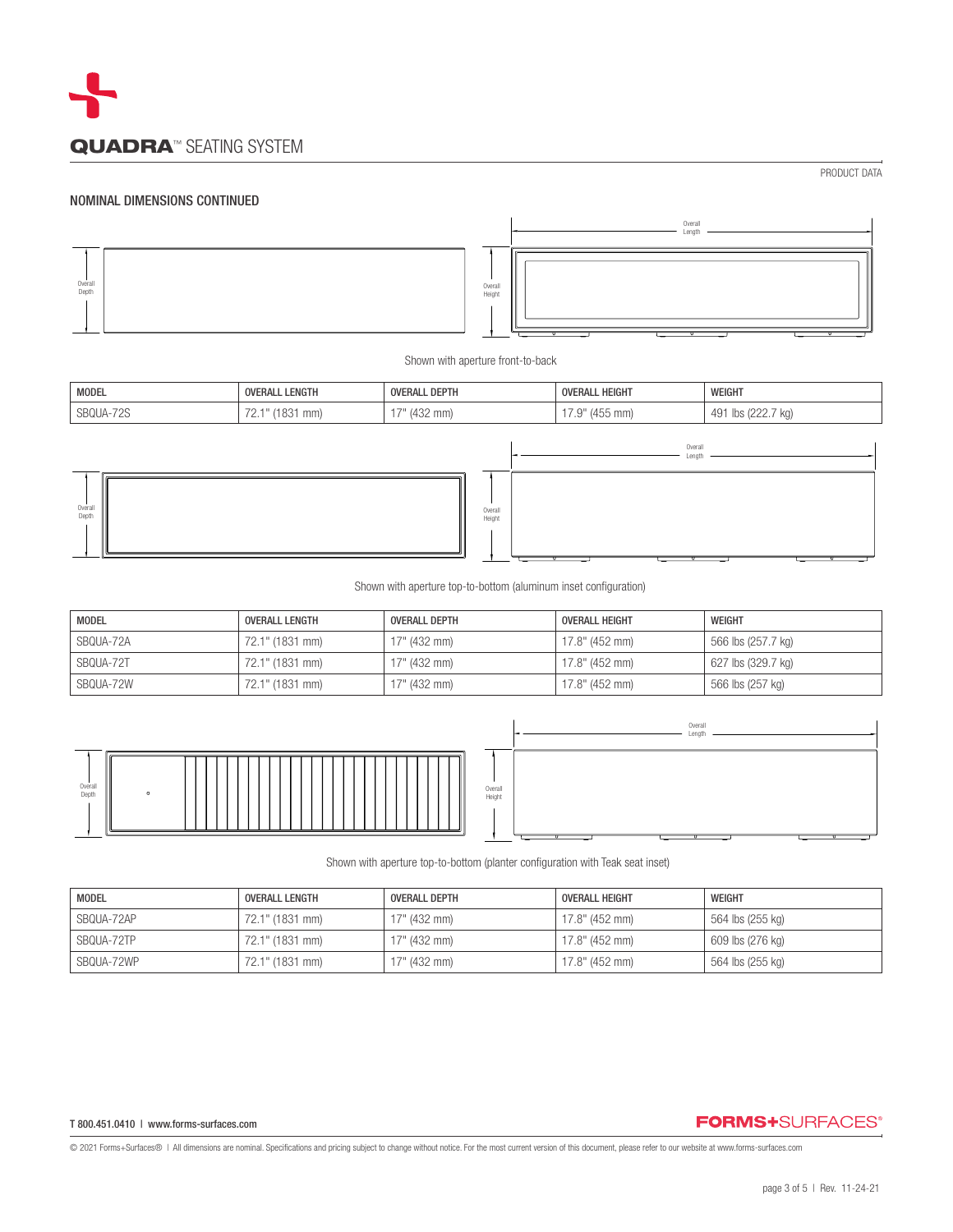

### TENSL UHPC INSET SURFACE PATTERN OPTIONS





## MODEL NUMBER AND DESCRIPTION

| <b>MODEL</b> | <b>DESCRIPTION</b>                                                                                                             |
|--------------|--------------------------------------------------------------------------------------------------------------------------------|
| SBOUA-17S    | Quadra Seating System, 17", TENSL UHPC casting with front-to-back aperture, no inset                                           |
| SBQUA-17A    | Quadra Seating System, 17", TENSL UHPC casting with powdercoated aluminum inset                                                |
| SBQUA-17T    | Quadra Seating System, 17", TENSL UHPC casting with TENSL UHPC inset                                                           |
| SBQUA-17W    | Quadra Seating System, 17", TENSL UHPC casting with FSC® Recycled 100% Teak hardwood slat inset                                |
| SBQUA-17P    | Quadra Seating System, 17", TENSL UHPC casting with planter liner                                                              |
| SBQUA-48S    | Quadra Seating System, 48", TENSL UHPC casting with front-to-back aperture, no inset                                           |
| SBQUA-48A    | Quadra Seating System, 48", TENSL UHPC casting with powdercoated aluminum inset                                                |
| SBQUA-48T    | Quadra Seating System, 48", TENSL UHPC casting with TENSL UHPC inset                                                           |
| SBQUA-48W    | Quadra Seating System, 48", TENSL UHPC casting with FSC® Recycled 100% Teak hardwood slat inset                                |
| SBQUA-48P    | Quadra Seating System, 48", TENSL UHPC casting with planter liner                                                              |
| SBQUA-72S    | Quadra Seating System, 72", TENSL UHPC casting with front-to-back aperture, no inset                                           |
| SBQUA-72A    | Quadra Seating System, 72", TENSL UHPC casting with powdercoated aluminum inset                                                |
| SBQUA-72T    | Quadra Seating System, 72", TENSL UHPC casting with TENSL UHPC inset                                                           |
| SBQUA-72W    | Quadra Seating System, 72", TENSL UHPC casting with FSC <sup>®</sup> Recycled 100% Teak hardwood slat inset                    |
| SBOUA-72AP   | Quadra Seating System, 72", TENSL UHPC casting with powdercoated aluminum and planter liner insets                             |
| SBQUA-72TP   | Quadra Seating System, 72", TENSL UHPC casting with TENSL UHPC and planter liner insets                                        |
| SBQUA-72WP   | Quadra Seating System, 72", TENSL UHPC casting with FSC <sup>®</sup> Recycled 100% Teak hardwood slat and planter liner insets |

#### T 800.451.0410 | www.forms-surfaces.com

**FORMS+**SURFACES®

© 2021 Forms+Surfaces® | All dimensions are nominal. Specifications and pricing subject to change without notice. For the most current version of this document, please refer to our website at www.forms-surfaces.com